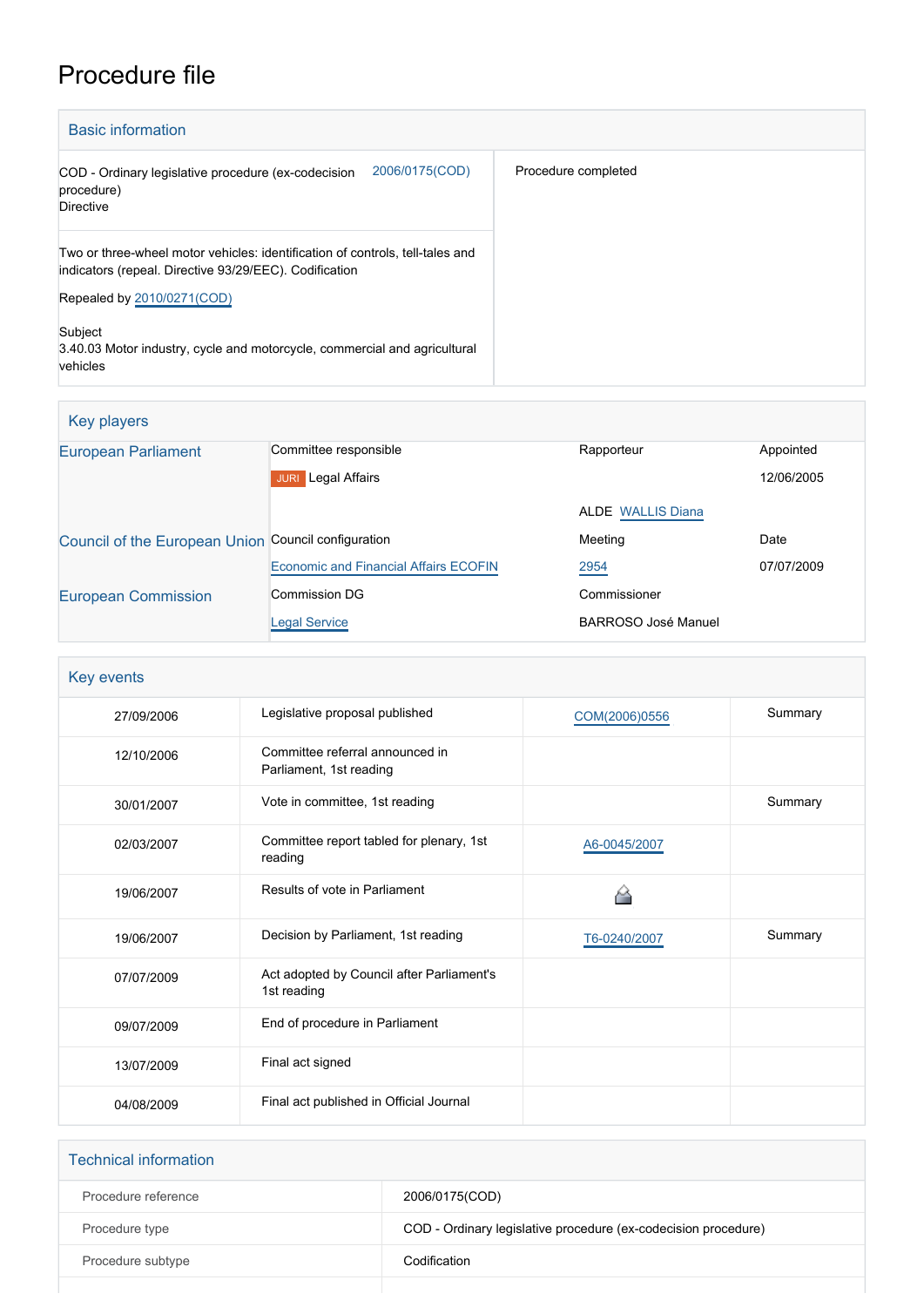| Legislative instrument     | <b>Directive</b>                   |
|----------------------------|------------------------------------|
|                            | Repealed by 2010/0271(COD)         |
| Legal basis                | EC Treaty (after Amsterdam) EC 095 |
| Stage reached in procedure | Procedure completed                |
| Committee dossier          | JURI/6/41095                       |

#### Documentation gateway

| Legislative proposal                                               | COM(2006)0556  | 28/09/2006 | EC.        | Summary |
|--------------------------------------------------------------------|----------------|------------|------------|---------|
| Economic and Social Committee: opinion, report                     | CES1567/2006   | 13/12/2006 | <b>ESC</b> |         |
| Committee report tabled for plenary, 1st<br>reading/single reading | A6-0045/2007   | 02/03/2007 | EP         |         |
| Text adopted by Parliament, 1st reading/single<br>reading          | T6-0240/2007   | 19/06/2007 | EP         | Summary |
| Draft final act                                                    | 03629/2008/LEX | 13/07/2009 | CSL        |         |

#### Additional information

| National parliaments | <b>IPEX</b> |
|----------------------|-------------|
| European Commission  | EUR-Lex     |

#### Final act

 [Directive 2009/80](https://eur-lex.europa.eu/smartapi/cgi/sga_doc?smartapi!celexplus!prod!CELEXnumdoc&lg=EN&numdoc=32009L0080) [OJ L 202 04.08.2009, p. 0016](https://eur-lex.europa.eu/legal-content/EN/TXT/?uri=OJ:L:2009:202:TOC) Summary

## Two or three-wheel motor vehicles: identification of controls, tell-tales and indicators (repeal. Directive 93/29/EEC). Codification

PURPOSE: to codify Council Directive 93/29/EEC on the identification of controls, tell-tales and indicators for two- and three-wheeled motor vehicles.

PROPOSED ACT: Directive of the European Parliament and of the Council.

CONTENT: the purpose of this proposal is to undertake a codification of Council Directive 93/29/EEC on the identification of controls, tell-tales and indicators for two- and three-wheeled motor vehicles. The new Directive will supersede the various Directives incorporated in it; their content is fully preserved, and they are brought together with only such formal amendments as are required by the codification exercise itself.

## Two or three-wheel motor vehicles: identification of controls, tell-tales and indicators (repeal. Directive 93/29/EEC). Codification

 The committee adopted the report by Diana WALLIS (ALDE, UK) approving unamended - under the 1st reading of the codecision procedure the proposed directive on the identification of controls, tell-tales and indicators for two- or three-wheel motor vehicles (codified version).

Two or three-wheel motor vehicles: identification of controls, tell-tales and indicators (repeal. Directive 93/29/EEC). Codification

The European Parliament adopted the resolution drafted by Diana WALLIS (ALDE, UK) and approved the proposed directive on the identification of controls, tell-tales and indicators for two- or three-wheel motor vehicles (codified version).